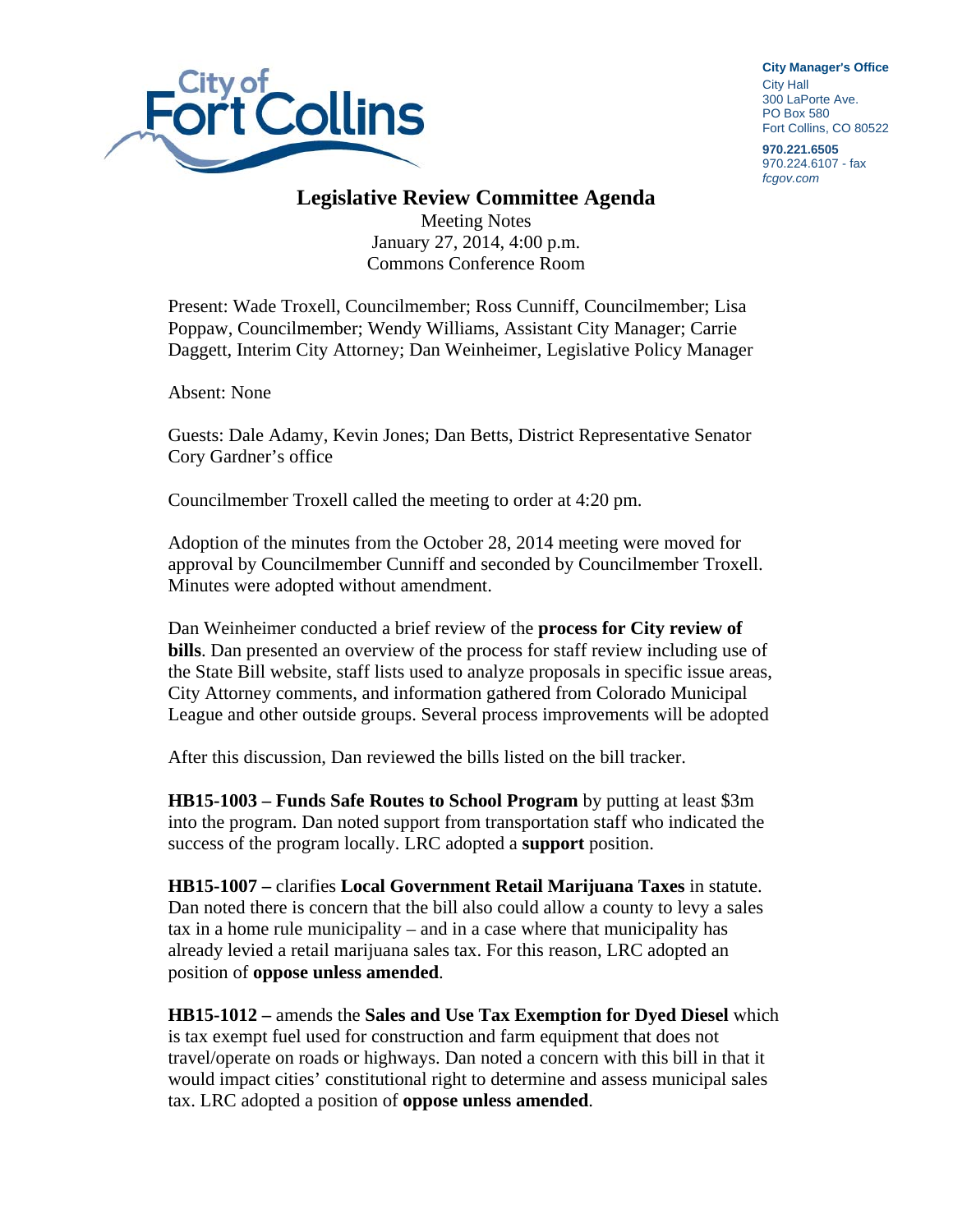

**HB15-1016 –** is a bill that would amend an existing program to **Promote Precipitation Harvesting Pilot Projects**. Councilmember Troxell sought additional information on the proposed expansion of the program particularly whether Fort Collins or the Water Cluster could host a pilot. LRC adopted a **monitor** position on this bill.

**HB15-1057 –** is a bill regarding the **State Initiative Process** and would prioritize a fiscal impact statement once an initiative was qualified for the ballot. This 2 sentence fiscal impact statement would then be published on each page of a petition as it was circulated for signature. LRC adopted a **monitor** position.

**HB15-1073 –** is a bill allowing **Drivers to Challenge Initial Police Contact** when stopped for suspected driving under the influence. Dan stated that he flagged this bill for LRC attention but was not sure there was a City concern except that Fort Collins police would be the initial contact for drivers. LRC adopted a **monitor** position.

**HB15-1077** – would **Modify Late Vehicle Registration Fee** from a maximum late fee of \$100 to a maximum of \$10. Dan noted that late fees are assessed after a grace period at a rate of \$25/month up to \$100 and that amounts to about \$17m annually for the Highway Users Trust Fund. LRC adopted an **oppose** position.

**HB15-1094 –** concerns expanding an enhancing the **Restorative Justice Council and Pilot**. Fort Collins' restorative justice staff was involved in crafting this bill and support it as it may increase program funding. LRC adopted a **support** position.

**HB15-1098 –** seeks to eliminate the use of **Red Light Camera** for traffic enforcement. This bill is annually brought forward and traffic safety in Fort Collins and other communities would be negatively impacted if this tool is outlawed. LRC adopted an **oppose** position.

**HB15-1119** – would make **Local Governments with Fracking Bans Liable for Royalties.** This could affect Fort Collins – though the City has adopted a moratorium, not a ban – and cost millions. This measure is aimed against any local action on oil and gas. LRC adopted an **oppose** position.

**SB15-006 –** would **Prohibit Forfeitures without Criminal Conviction**. LRC members support this provision but Dan explained that an additional component of the bill would prevent local police from cooperating on federal law enforcement task forces. Fort Collins police oppose this aspect of the bill. LRC adopted a position of **monitor** pending additional information from staff.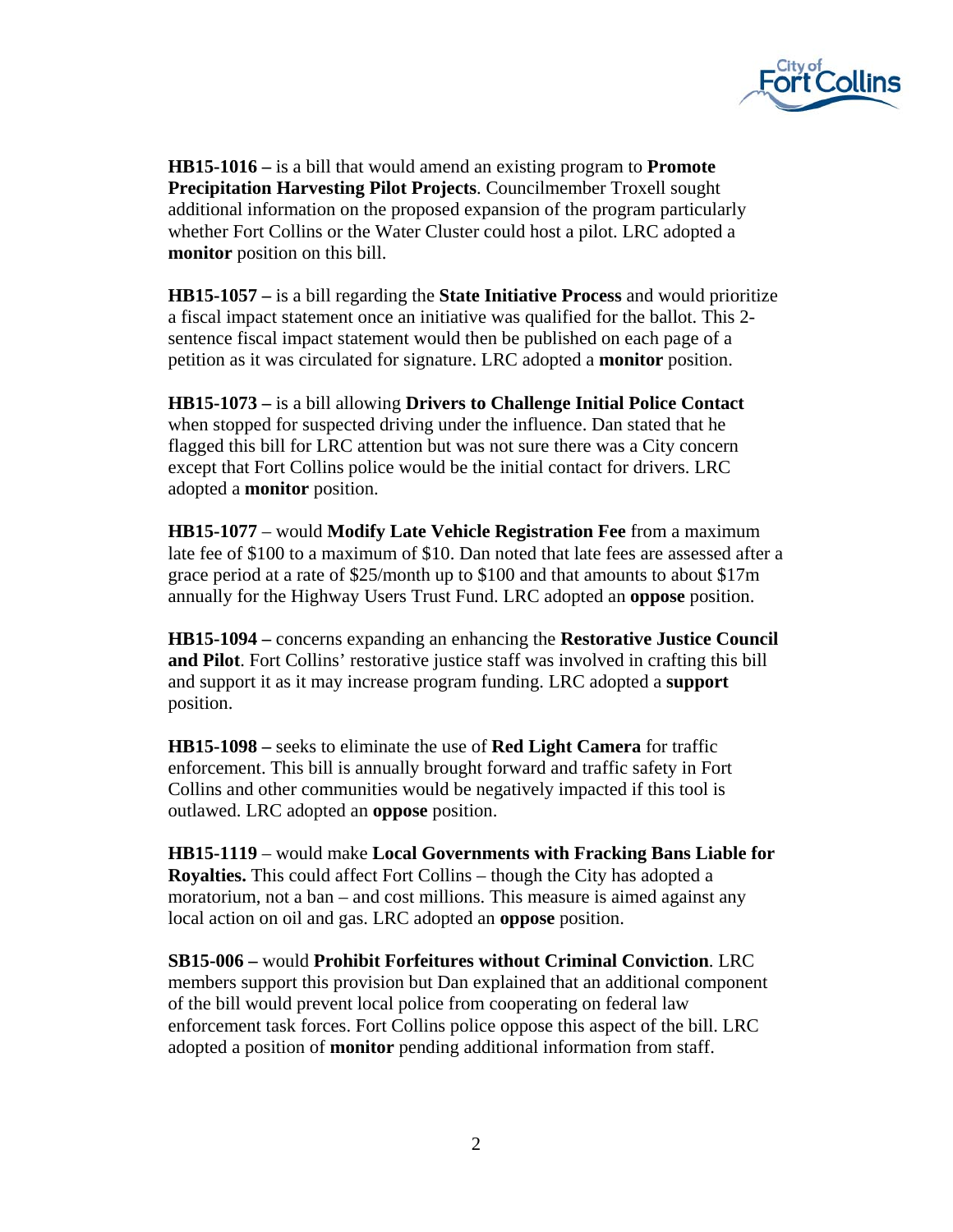

**SB15-018 –** would **Repeal the Late Vehicle Registration Fee**. Dan noted that this bill goes further than the other related late vehicle fee bill and would simply eliminate any late fee. LRC adopted a position of **oppose**.

**SB15-032** – would **Lift Restrictions on Carrying of Firearms** by allowing anyone eligible to carry a handgun to carry that weapon as a concealed weapon without a concealed weapon permit. Dan mentioned that Police Services does not support this bill. LRC adopted an **oppose** position.

**SB15-040 –** would provide **County Authorization to Levy Retail Marijuana Tax.** This bill is similar to HB 1007 and presents similar concerns about taxation within home rule cities. LRC adopted a position of **oppose unless amended**.

**SB15-044** – seeks an **Electric Renewable Energy Standard Reduction** which would reduce the percentages of energy derived from renewable sources that investor-owned utilities would need to have in certain timeframes. The LRC discussed this bill as it might impact the City's electric utility in achieving its renewable goals as well as citizens not served by Platte River Power Authority (PRPA). LRC adopted a **monitor** position pending additional information.

**SB15-046** – is a bill to alter the **Renewable Energy Standard, Adjusting Rural Electric Associations' Distributed Generation** calculation to meet the adopted renewable standards. The bill would allow REA's to claim a 3:1 ratio of kilowatt hours produced from distributed generation. LRC adopted a **monitor** on this bill.

**SB15-079 –** would institute a **Document Recording Fee to Fund Affordable Housing.** The \$2 proposed fee would be split between \$1 for the clerk recording the document and \$1 for an affordable housing fund to be managed by the Colorado Housing and Finance Authority. LRC members had questions about the number of citizens likely to be impacted by the fee and by the anticipated \$1m per year generated from the fee. LRC adopted a **monitor** position.

**SB15-081 –** Would allow the **Use of Lottery Money for Recreational Bicycle Trails.** Dan noted that the GOCO/lottery money is already eligible for this use if a community chooses and that, while adding bicycle trails might be a good use of the money it is a concern that the legislature is attempting to tell home rule cities how to use funds. LRC adopted a **monitor** position.

**SB15-091 –** would **Reduce the Statute of Limitations on Construction Defect** litigation. The bill would reduce from six years to three years the allowable time to file a lawsuit related to construction defects. LRC discussed that this bill does not provide adequate balance to consumer and developer interests. LRC adopted a **monitor** position.